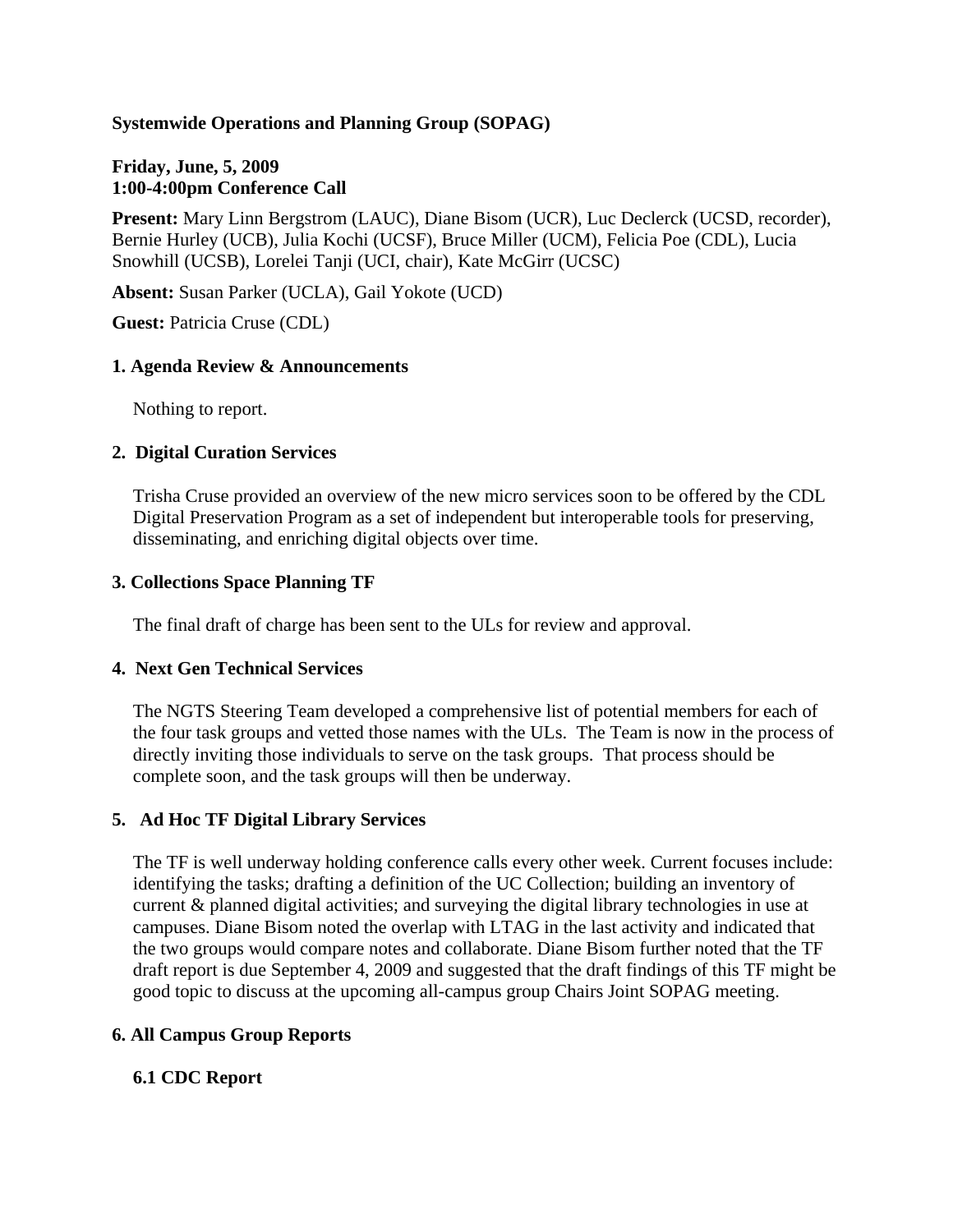CDC sent revised copy of concept paper to ULs and collaborated with CDL in drafting an Open Letter to Licensed Content Providers to advise content vendors with whom UC conducts business of the serious economic challenges facing the University of California Libraries. Reviewed Tier 1 journal and databases commitments and identified 10 possible cancellations. Also considering cancellations of selected A&I databases & newspapers and investigating newly released research productivity analysis tools from Elsevier and ISI. Chuck Eckman (UCB) will be the new Chair of CDC as of July, 2009.

# **6.2 SCO Report**

Margaret Phillips (UCB) will replace Brad Eden (UCSB) as co-chair of SCO with Gail Persily (UCSF). Current focus of discussion includes e-Scholarship, open access pilot, and open access week in October. Also preparing UC recommended authors rights wording.

#### **6.3 HOPS Report**

Preparing for upcoming Joint SOPAG/All Campus Groups Chairs meeting and setting new goals for next year. Also monitoring collaborative 24/7 reference program and prioritizing databases that should be included in NextGen Melvyl.

## **6.4 HOTS Report**

Continues to respond to request for information from NextGen Melvyl and NextGen Technical Services Task Groups. Reviewing best practice for the cataloging and processing of preservation microfilm in the RLFs prepared by CAMCIG. Assessing the success of the electronic California Document cataloging pilot.

# **6.5 LTAG Report**

Finalized teleconferencing recommendations. Continuing to study how LTAG can advance UC Trust and deploy Shibboleth authentication across the system. Also discussed budget challenges and shared technology project lists.

#### **6.6 RSC**

Tricor: Campus who need multiple stops and are willing to pay for it should call Marlayna Christensen (UCSD).

ILL User Satisfaction Survey: SOPAG endorsed the proposed survey and recognized that some campuses may want to opt-out. SOPAG also requests that RSC considers the need for IRB review and encourages RSC to delay the survey to Fall 2009.

"ILL Operations Team" proposal: SOPAG members did not have sufficient time to review this proposal before the meeting and agreed to pursue this topic by email.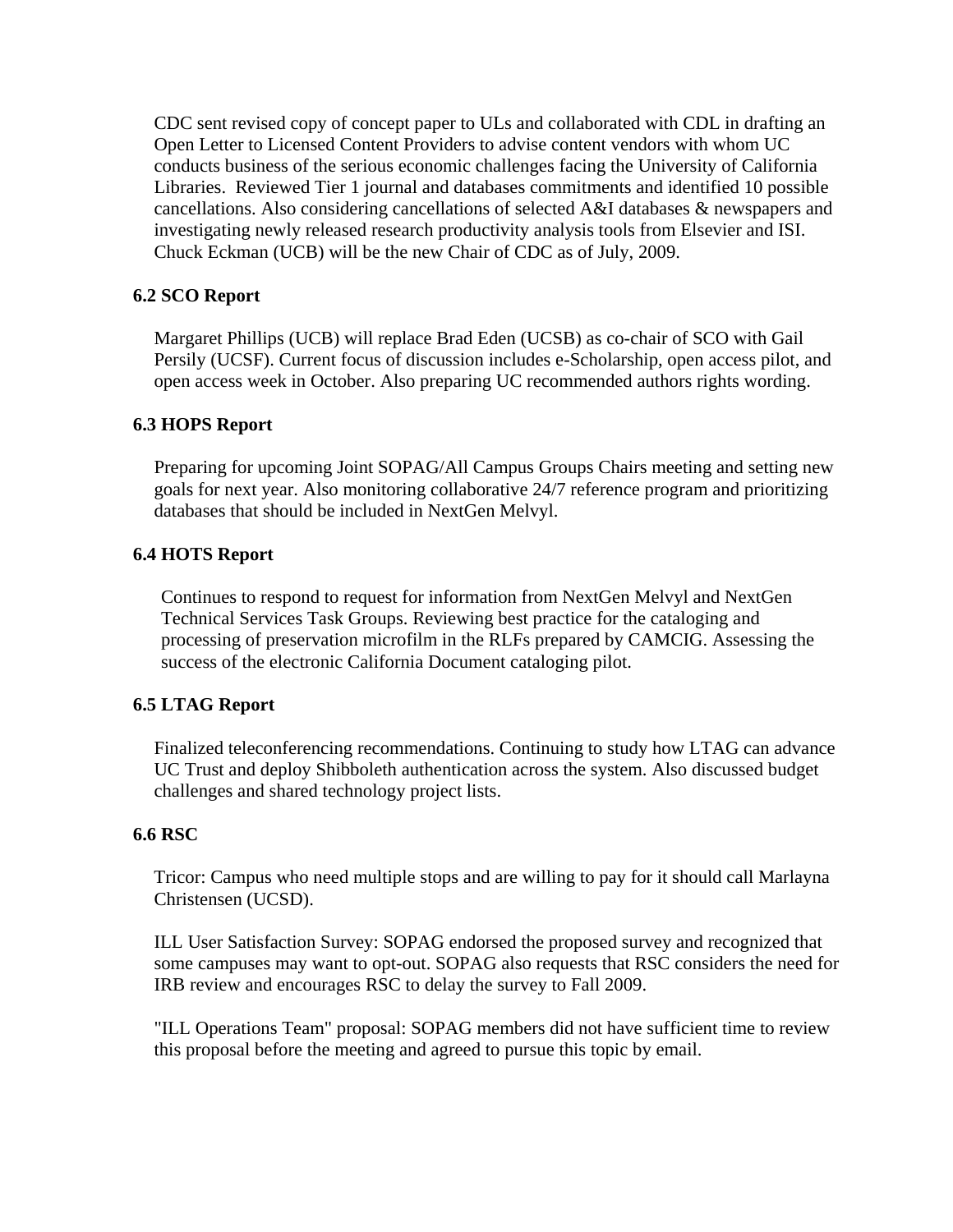**ACTION:** SOPAG members to review "ILL Operations Team" proposal and send comments by email by Friday, June 12, 2009.

#### **7. Project Management Skills for Consortial Collaborations**

SOPAG endorsed the revised charge and recommended membership. SOPAG will submit to ULs Group for final approval.

#### **8. Task Force Reports**

## **8.1. Next Gen Melvyl**

The Implementation Team has submitted a status report and recommendations for review and approval by the Executive Committee. In the meantime, OCLC continue to improve WorldCat Local with monthly upgrades. Campus record reclamation projects are on schedule and testing is underway for the uploading of Local Holdings Records (LHRs) to OCLC.

## **9. Report on CDL Related Items**

The ETD Workgroup is making progress. Felicia Poe will provide SOPAG with regular updates.

**ACTION:** Felicia will confirm whether Tracy Seneca or Trisha Cruse will provide Web Archiving Service demo at July 17 SOPAG Conf Call.

# **10. Discuss strategies for closer collaboration between groups (SOPAG, ACGs, CIGs, TFs); discuss agenda items.**

Agreed to add roles & responsibilities of ACGs to the agenda and ask ACG Chairs to focus their report on cross-ACG collaboration needs and opportunities.

**ACTION:** Lorelei will draft agenda accordingly.

# **11. UCSF Deep Web - Discuss demo - schedule for July conf call**

Julia Kochi will send URL to SOPAG members for their viewing prior to the July  $17<sup>th</sup>$ meeting and answer questions at the meeting.

**ACTION:** Julia will send URL to SOPAG members

#### **12. Pilot using Confluence wiki and ReadyTalk.**

Discuss any further practices we wish to adopt re wiki.

**ACTION**: Diane Bisom will confirm who bears the cost of ReadyTalk calls and data storage.